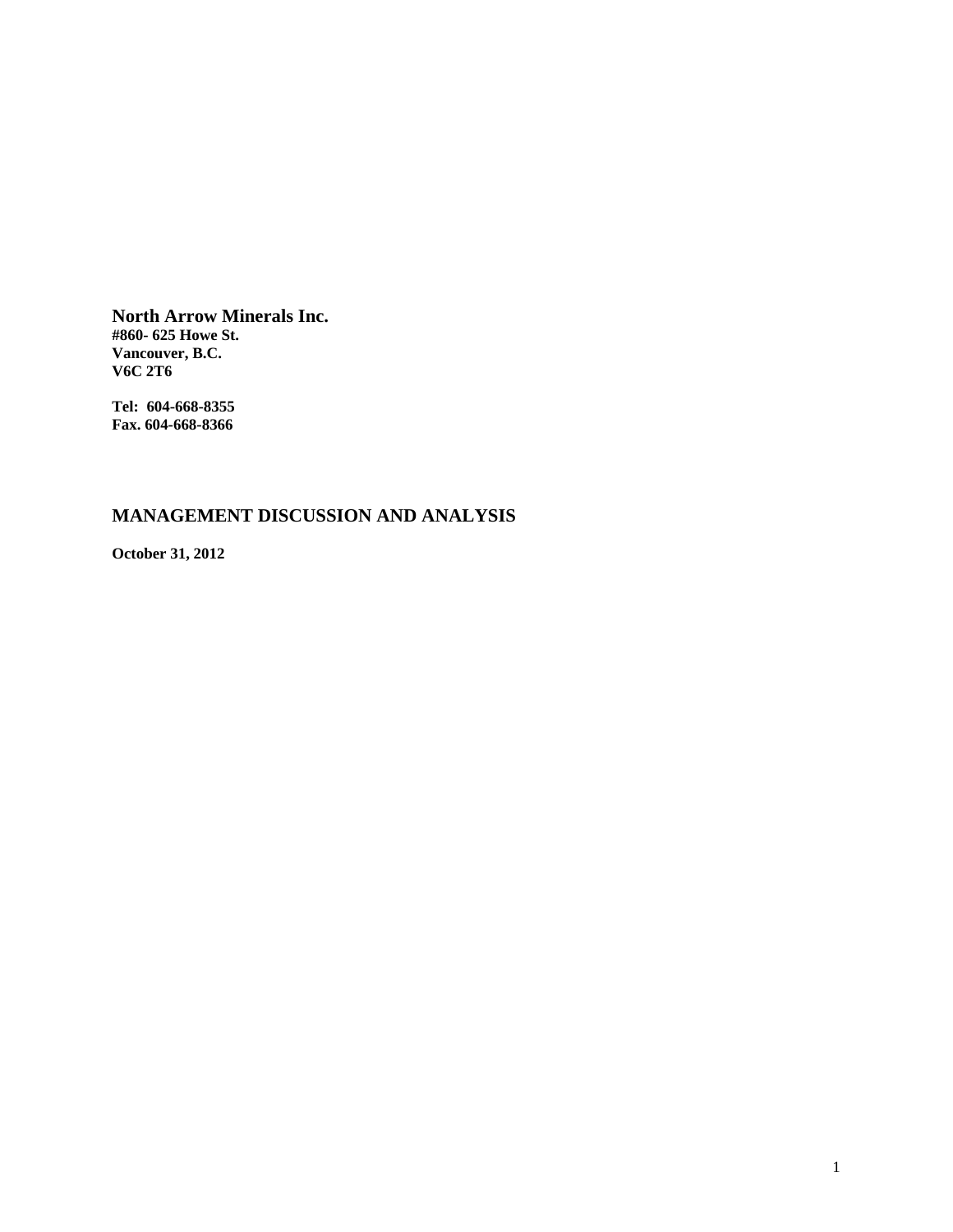# **Form 51-102 F1 Management Discussion and Analysis North Arrow Minerals Inc. ("North Arrow" or the "Company") Containing Information up to and including December 17, 2012**

### **Description of Business**

North Arrow Minerals is a junior exploration company with a diversified portfolio including gold, base metal and diamond projects. Shares of the Company trade on the TSX Venture Exchange ("TSXV") under the symbol NAR.

North Arrow's key Canadian projects include: the Lac de Gras (Northwest Territories) diamond project within 10 km of the Diavik diamond mine, the Contwoyto (Nunavut) gold project adjacent to Elgin Mining's Lupin gold mine and the Hope Bay ORO gold project (Nunavut) located immediately north of Newmont Mining Corporation's Hope Bay gold project. Most of North Arrow's Canadian property field programs are funded through option or joint venture agreements, allowing the Company to focus its resources on the acquisition and development of new gold and base metal advanced exploration properties.

The following discussion and analysis of the Company's financial condition and results of operations for the six months ended October 31, 2012 should be read in conjunction with the audited financial statements of the Company for the year ended April 30, 2012 together with the notes thereto and the interim consolidated financial statements for the six months ended October 31, 2012.

Unless otherwise noted, all currency amounts are stated in Canadian dollars.

#### **Forward-Looking Statements**

This document may contain "forward-looking statements" within the meaning of Canadian securities legislation and the United States Private Securities Litigation Reform Act of 1995. These forward-looking statements are made as of the date of this document and the Company does not intend, and does not assume any obligation, to update these forward-looking statements, except as required by law.

Forward-looking statements relate to future events or future performance and reflect management's expectations or beliefs regarding future events and include, but are not limited to, statements with respect to the estimation of mineral reserves and resources, the realization of mineral reserve estimates, the timing and amount of estimated future production, costs of production, capital expenditures, success of mining operations, environmental risks, unanticipated reclamation expenses, title disputes or claims and limitations on insurance coverage.

These forward-looking statements include, among others, statements with respect to the Company's objectives for the ensuing year, our medium and long-term goals, and strategies to achieve those objectives and goals, as well as statements with respect to our beliefs, plans, objectives, expectations, anticipations, estimates and intentions. The words "may," "could," "should," "would," "suspect," "outlook," "believe," "plan," "anticipate," "estimate," "expect," "intend," and words and expressions of similar import are intended to identify forward-looking statements. In particular, statements regarding the Company's future operations, future exploration and development activities or other development plans contain forward-looking statements.

All forward-looking statements and information are based on the Company's current beliefs as well as assumptions made by and information currently available to the Company concerning anticipated financial performance, business prospects, strategies, regulatory developments, development plans, exploration, development and mining activities and commitments. Although management considers these assumptions to be reasonable based on information currently available to it, they may prove to be incorrect.

By their very nature, forward-looking statements involve inherent risks and uncertainties, both general and specific, and risks exist that predictions, forecasts, projections and other forward-looking statements will not be achieved. We caution readers not to place undue reliance on these statements as a number of important factors could cause the actual results to differ materially from the beliefs, plans, objectives, expectations, anticipations, estimates and intentions expressed in such forward-looking statements.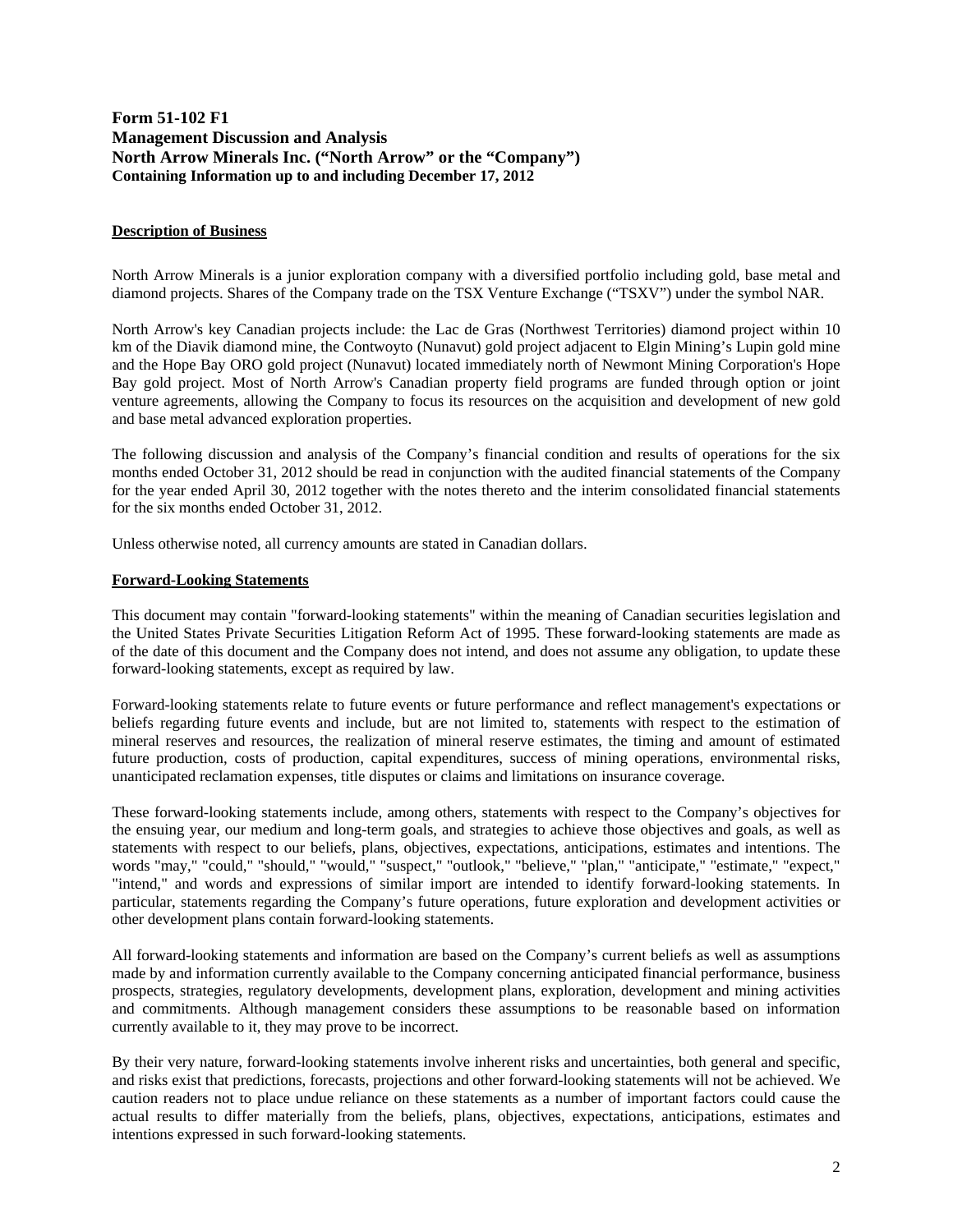These factors include, but are not limited to, developments in world financial and commodity markets, risks relating to fluctuations in the Canadian dollar and other currencies relative to the US dollar, changes in exploration plans due to exploration results and changing budget priorities of the Company or its joint venture partners, changes in project parameters as plans continue to be refined; possible variations in ore reserves, grade or recovery rates; accidents, labour disputes and other risks of the mining industry; delays in obtaining governmental approvals or financing, the effects of competition in the markets in which the Company operates, the impact of changes in the laws and regulations regulating mining exploration and development, judicial or regulatory judgments and legal proceedings, operational and infrastructure risks, and the Company's anticipation of and success in managing the foregoing risks. The Company cautions that the foregoing list of factors that may affect future results is not exhaustive. When relying on our forward-looking statements to make decisions with respect to the Company, investors and others should carefully consider the foregoing factors and other uncertainties and potential events. The Company does not undertake to update any forward-looking statement, whether written or oral, that may be made from time to time by the Company or on our behalf, except as required by law.

#### **Highlights for the six months ended October 31, 2012 and subsequent events up to December 17, 2012**

North Arrow maintains a diversified portfolio of projects designed to provide a breadth of opportunity to discover metal resources. The Company's primary focus is on northern Canadian jurisdictions that are underexplored, and which in many cases have opportunities in close proximity to known deposits and mines. Where possible, the Company has entered into joint venture agreements on these projects to reduce the costs of exploration and capitalize on additional technical expertise.

During the six months ending October 31, 2012 the Company has continued to broaden its exploration strategy by adding projects and continuing to seek joint ventures to advance its properties. Highlights of these actions include:

- In June 2012, the Company entered into an agreement with Lupin Mines Incorporated, a wholly owned subsidiary of Elgin Mining Inc. ("Elgin"). Under the terms of the agreement Elgin can earn a 60% interest in the Company's Contwoyto gold project by spending \$6 million over a period of six years. The Contwoyto properties consist of six blocks (13,000 acres) of mining leases and claims located close to and adjoining the Lupin mine property, which is presently being explored by Elgin with the potential for restart of mining operations. The Contwoyto properties host a number of gold showings and untested geophysical anomalies and include the Dune and Pan prospects, located 25 km southeast and 12 km south of the Lupin mine, respectively.
- \* In July 2012, the Company announced that it had ceased all activities in Chile following a protracted legal dispute on the Agua Grande project and that no further exploration work is planned.
- On October 25, 2012, the Company announced that, subject to regulatory approval, it had entered into an agreement with Springbok Holdings Inc. "Springbok") to acquire Springbok's 50% interest in the LDG/GT mining leases and the JT1 and JT2 mineral claims ("LDG/GT Property"), located in the Northwest Territories ("the Springbok Interests"). The Springbok Interests include the right to obtain a 22.5% interest in the Lac de Gras Joint Venture property, subject to the terms and conditions of an option agreement among Springbok, North Arrow and Harry Winston Diamonds Inc. In conjunction with the Springbok acquisition, Dr. Chris Jennings, a principal of Springbok, agreed to join the Board of Directors.
- On October 25, 2012, the Company announced that, subject to regulatory approval, North Arrow has entered a debt settlement agreement with Anglo Celtic Exploration Inc. ("Anglo Celtic") under which North Arrow and Celtic have agreed to settle an outstanding debt in the amount of \$1 million plus unpaid interest by the issuance of 21,639,100 shares at a price of \$0.05 per share. Anglo Celtic is a private company controlled by D. Grenville Thomas, who is a director of the Company.
- On October 25, 2012, North Arrow announced that it has notified Strongbow Exploration Inc. ("Strongbow"), that it will not proceed with the option to earn an interest in Strongbow's Snowbird nickel project as announced August 3, 2012.
- On October 25, 2012, the Company announced that, subject to regulatory approval, that it intends to complete a non-brokered private placement of up to twelve million units at a price of \$0.05 per unit. Each unit will consist of one common share and one common share purchase warrant. Each warrant will entitle the holder to acquire an additional common share of North Arrow at a price of \$0.10 per share for a period of 24 months following the closing date.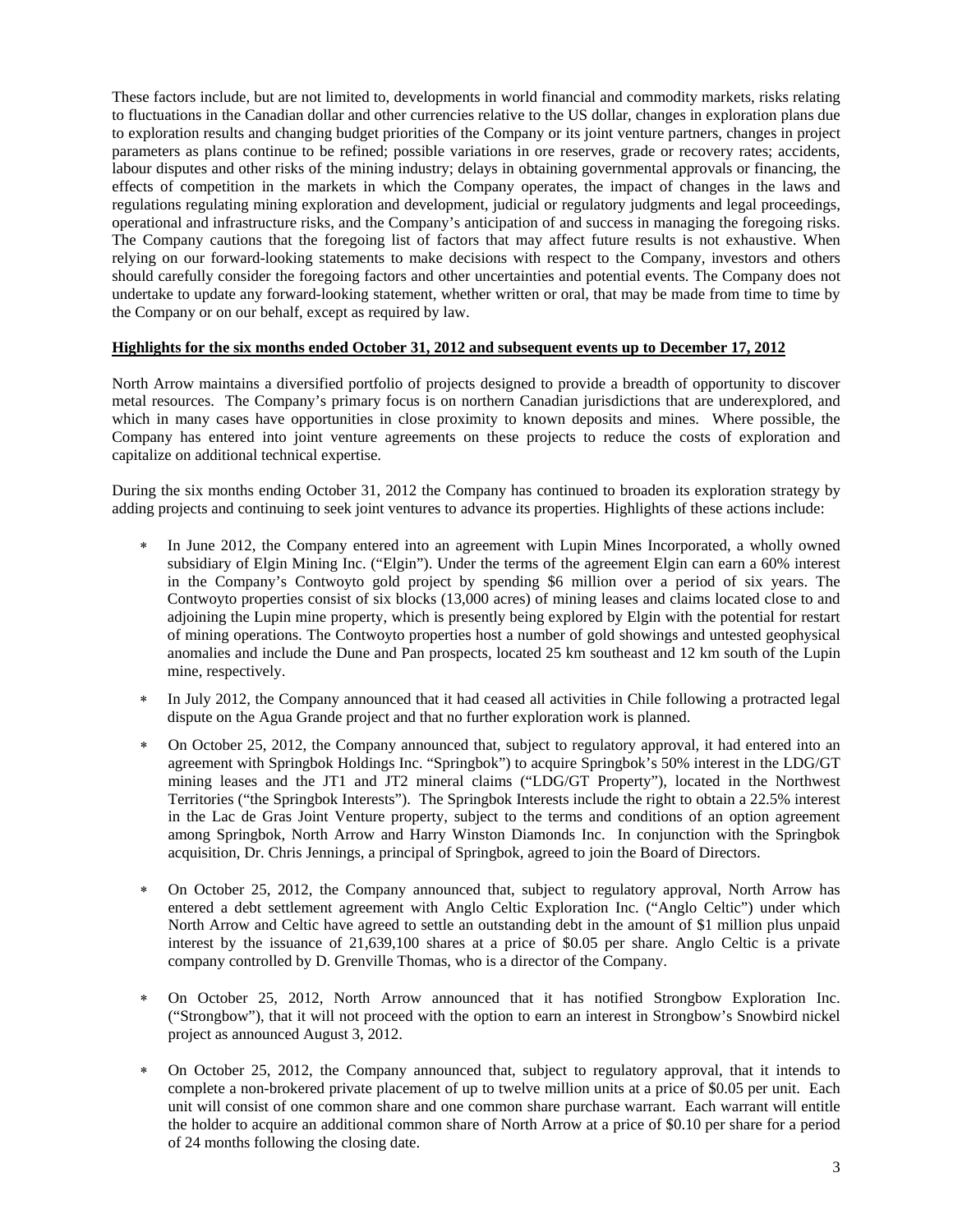# **Exploration Projects Overview**

An overview of the exploration activities for the Company follows. For additional details the reader is referred to the Company's continuous disclosure documents available on SEDAR (www.sedar.com).

|                                                |                       |              | Write-offs & |            |    |             |
|------------------------------------------------|-----------------------|--------------|--------------|------------|----|-------------|
|                                                |                       | Expended     | Recoveries   |            |    |             |
|                                                |                       | During       |              | During the |    | October 31, |
|                                                | <b>April 30, 2012</b> | the Period   |              | Period     |    | 2012        |
| Gold and Base Metal Properties, NWT, Yukon and |                       |              |              |            |    |             |
| Nunavut                                        |                       |              |              |            |    |             |
| <b>Exploration costs</b>                       | \$<br>58,381          | \$<br>1,622  | \$           |            | \$ | 60,003      |
| Acquisition costs                              | 153,036               | 12,547       |              |            |    | 165,583     |
| Geological and assays                          | 5,796                 |              |              |            |    | 5,796       |
| Office and salaries                            | 22,323                |              |              |            |    | 22,323      |
|                                                | 239,536               | 14,169       |              |            |    | 253,705     |
|                                                |                       |              |              |            |    |             |
| Diamond Properties, NWT and Nunavut            |                       |              |              |            |    |             |
| <b>Exploration</b> costs                       | 234,702               |              |              |            |    | 234,702     |
| Acquisition costs                              | 42,918                |              |              |            |    | 42,918      |
| Geological and assays                          | 153,489               |              |              |            |    | 153,489     |
| Office and salaries                            | 126,608               |              |              |            |    | 126,608     |
|                                                | 557,717               |              |              |            |    | 557,717     |
|                                                |                       |              |              |            |    |             |
| <b>TOTAL</b>                                   | \$<br>797,253         | \$<br>14,169 | \$           |            | S  | 811,422     |

Unless otherwise stated below, the Company's Canadian exploration activities are conducted under the supervision of Gordon Clarke, P.Geol. (NT&NU) the Company's Vice-President, Exploration.

#### *Gold and Base Metal Projects*

# Contwoyto Gold Project – Nunavut

In June 2012, the Company entered into an agreement with Lupin Mines Incorporated, a wholly owned subsidiary of Elgin Mining Inc. ("Elgin"). Under the terms of the agreement Elgin can earn a 60% interest in the Company's Contwoyto gold project by spending \$6 million over a period of six years. The Contwoyto project consists of six blocks (13,000 acres) of mining leases and claims located close to and adjoining Elgin's Lupin gold mine property, which is presently being explored by Elgin with the potential for restart of mining operations.

The Company's Contwoyto project claims contain known gold occurrences that have been subjected to various levels of mineral exploration up to and including diamond drilling. The Company's mining leases 3362 and 3407 contain the Dune and Pan gold prospects, respectively. Management believes that there is the potential to outline additional mineralization at Pan and Dune, as well as elsewhere within the Contwoyto claims and leases.

#### Hope Bay ORO Gold Project – Nunavut

The Company's 100% owned ORO gold property is located in the Hope Bay Volcanic Belt (HBVB) in Nunavut and is the only strategically located land holding in the HBVB that is not held by Hope Bay Mining Ltd. (a wholly owned subsidiary of Newmont Mining Corporation). Newmont estimates that current potential resources within the HBVB are approximately 9 million ounces of gold, including the Doris, Madrid and Boston deposits (www.newmont.com/north-america). The Company's Hope Bay ORO Project is under option to Sennen Resources Ltd. ("Sennen"), and Sennen may earn up to a 60% interest in the project by making an initial cash payment of \$50,000 (received) and spending \$5 million over a five year period. A minimum expenditure of \$500,000 is required in the first year (complete).

The ORO leases cover an area of 40 sq. km that adjoins Newmont's property, with the Doris gold deposit located only 3.25 km to the south of the property boundary. The Doris deposit contains an indicated resource of 798,000 ounces of gold at a grade of  $19.31g/t$ , and mineralization occurs along a well-defined stratigraphic volcanic contact,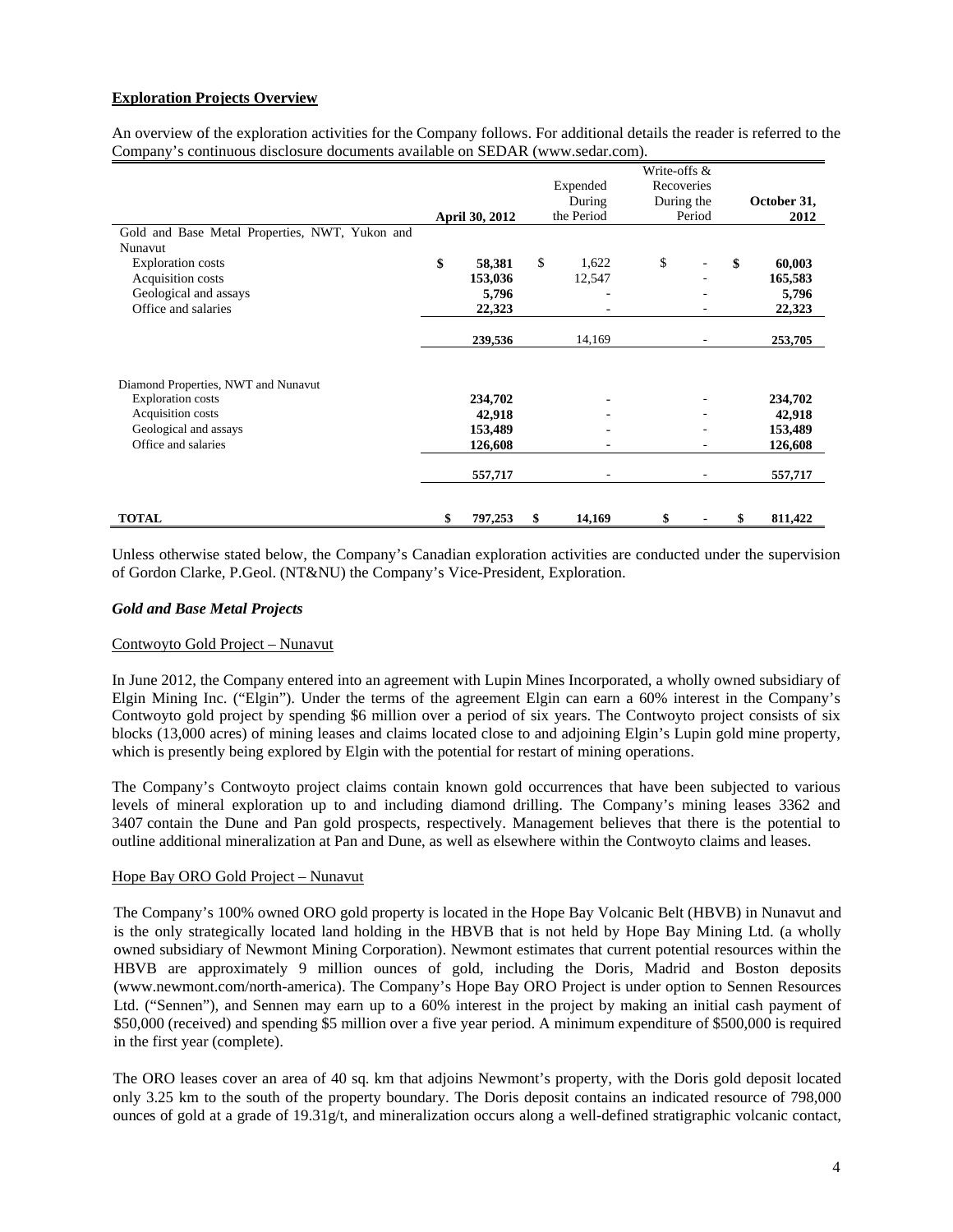which extends northward onto the Company's property. The ORO leases host numerous gold showings and potentially gold bearing structures including the Elu shear zone and Wombat zone.

A drilling program completed in 2011 has confirmed the continuity of gold mineralization along the Elu shear and additional drilling is warranted to fully outline gold mineralization associated with this structure. Further work to identify other gold mineralized shears on the Oro property is also warranted and is planned for spring and summer 2013. This would include prospecting and the application of soil sampling to test for potentially hidden mineralized shears in overburden covered areas.

#### Anialik Gold Project – Nunavut

The Greenstone Lake showing is located on a 762 acre portion of Inuit Owned Land parcel CO-30 under option from Nunavut Tunngavik Incorporated ("NTI") and forms part of the Anialik project. The initial Greenstone Lake showing was discovered in 1999 when a single sample returned 2.78 g/t gold from a quartz vein with 4% pyrite. Sampling in 2005 returned assays of over 1  $g/t$  gold for six of eight samples described as being from sheared mafic volcanics with carbonate alteration and included assays of 33.83, 22.63 and 7.98 g/t gold. In September 2011, prospecting identified additional mineralized shears with six of twelve samples returning assays of greater than 1 g/t and including assays of 11.2, 6.8 and 3.6 g/t gold. All samples were from shear zones within mafic volcanic flows, tuffs and pillow lavas. The shear zones contain stringy quartz, and brown weathering carbonate, with accessory pyrite, and occasional arsenopyrite. Chlorite alteration is also prevalent. The shears strike just east of north, have sub-vertical dips and tend to occupy depressions. Width potential for individual shears is estimated between 1 to 20 metres. The sampling carried out to date has therefore identified a series of sub-parallel shears within a corridor measuring over 600 metres long and 50 metres wide. A program of detailed geologic mapping, sampling and ground geophysics is planned for the 2013 field season. If a feasibility study is completed on any area within the NTI properties, NTI has the option of taking either a 20% participating interest or a 7.5% net profits royalty in the specific area subject to study.

#### Snowbird Project – Northwest Territories-Saskatchewan

In August 2012, the Company entered into an option agreement with Strongbow under which the Company could earn a 50% interest in Strongbow's Snowbird Nickel project. On October 25, 2012, the Company announced that it would not proceed with the option to earn an interest in the project.

# Seagull Tin Project – Yukon

In May 2011, the Company entered into an option agreement with Panarc Resources Ltd. ("Panarc") for the Seagull Tin project located approximately 156 km west of Watson Lake, Yukon. The project includes seventy-six claims totaling 3,925 acres staked by Panarc to cover historic tin showings. In the long-term the tin market is expected to remain strong, with major demand coming from the use of tin in solder for the growing electronics industry.

Under the terms of the option agreement, the Company made an initial cash payment of \$15,000 to Panarc and issued 100,000 common shares valued at \$18,000. In addition, the Company must incur aggregate exploration expenditures of \$300,000 within a three-year period. Panarc will retain a royalty equal to 2.0% of net smelter returns, of which the Company may purchase one percentage point (1.0%) for \$1,000,000 such that the royalty would be reduced to 1.0%. At the time the option agreement was executed, Panarc and the Company were related by virtue of a common director.

Exploration work carried out in 2011 has secured land tenure for the seventy-six claims and the Company has currently delayed follow up sampling and ground geophysical programs until the 2013 field season.

#### *Diamond Projects*

# Lac de Gras Diamond Project – Northwest Territories

The Company's Lac de Gras project originally consisted of 81,500 acres and was a 50-50 joint venture with Dr. Chris Jennings who subsequently assigned his interest to Springbok Holdings Inc. ("Springbok"). The North Arrow / Springbok property is contiguous with a 226,000 acre block of claims held by Harry Winston Diamond Mines Ltd. ("Harry Winston"). Under the terms of an option agreement announced on September  $6<sup>th</sup>$  2011, the Company, Springbok and Harry Winston have agreed to amalgamate the two properties to form a "Joint Venture Property"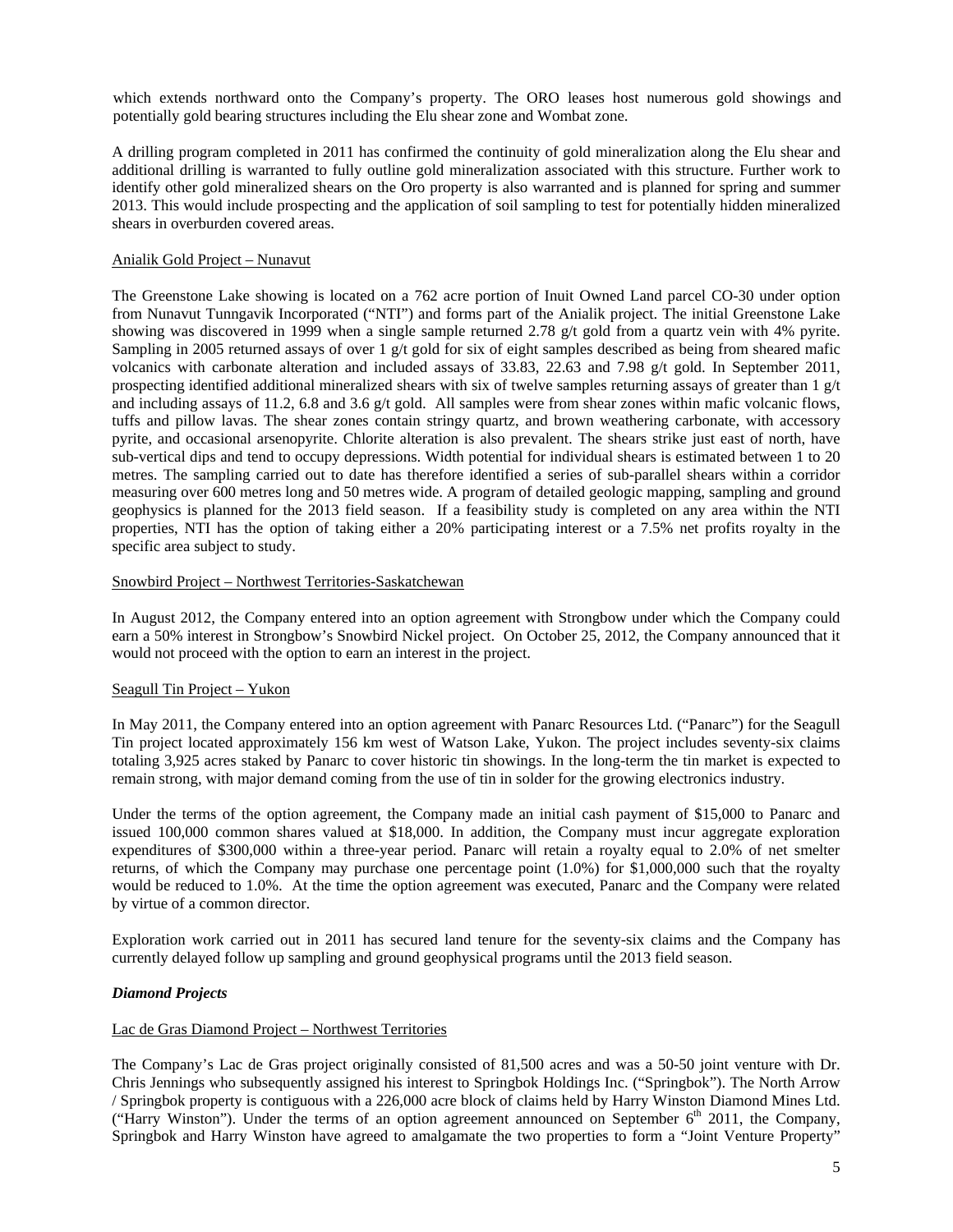totaling over 307,000 acres. Harry Winston maintains an option to earn a 55% interest in the Joint Venture Property by funding \$5,000,000 in exploration expenditures over a five year period. Upon exercising the option, a joint venture will be formed in which Harry Winston will hold a 55% interest and North Arrow and Springbok will equally share a 45% interest in the entire 307,000 acre Joint Venture Property.

The joint venture property forms a very large, contiguous block of mineral claims and mining leases located within the prolific Lac de Gras diamondiferous kimberlite field in Canada's Northwest Territories, home to some of the richest diamond deposits in the world. The joint venture property directly adjoins the mineral leases that host the Diavik diamond mine, located only 10 km to the north. The Ekati diamond mine is located within 40 km to the northwest. The trend line defined by Diavik's mine project kimberlites runs directly through the centre of the joint venture property, while the trend line defined by Ekati's mine project kimberlites crosses the western portion of the joint venture property.

Previous exploration has been carried out on portions of the joint venture property, but traditional surface till sampling for kimberlite mineral indicator trains has been hampered by thick glacial till cover. Preliminary work, including mapping local ice directions and till characteristics in preparation for a systematic basal till sampling program, has been carried out. Sampling is to be carried out using a helicopter portable reverse circulation drill capable of sampling a complete till column to reach basal till not accessed by previous sampling.

In July of 2012, Harry Winston notified the Company that the planned work for 2012 was delayed due to lack of the availability of the appropriate drilling equipment.

On October 25, 2012, the Company announced that it had entered into an agreement with Springbok Holdings Inc. "Springbok") to acquire Springbok's 50% interest in the North Arrow / Springbok property ("the Springbok Interests"). The Springbok Interests include the right to obtain a 22.5% interest in the Joint Venture Property, subject to the terms and conditions of the option agreement among Springbok, North Arrow and Harry Winston Diamonds Inc. Under the terms of the agreement with Springbok, North Arrow has agreed to purchase the Springbok Interests for 10,000,000 common shares of North Arrow at a value of \$0.05 per common share. As additional consideration, in the event that Harry Winston exercises its option and earns 55% interest in the Joint Venture Property and North Arrow subsequently incurs \$2 million in joint venture expenditures on the Joint Venture Property, North Arrow will issue to Springbok that number of commons shares of North Arrow having a value of \$1 million.

# *Other Exploration Properties*

The Company maintains an interest in a number of additional, non-material exploration properties. The Company continues to review the available exploration data associated with these properties in an effort to evaluate ways to further advance these properties.

# **FINANCIAL CONDITION, LIQUIDITY, CAPITAL RESOURCES, OPERATIONS AND FINANCIAL RESULTS**

#### **Overall performance**

|                                   | October 31, 2012 | April 30, 2012 | April 30, 2011 |
|-----------------------------------|------------------|----------------|----------------|
|                                   |                  |                |                |
| Current assets                    | 76.695<br>S.     | 93.331<br>S    | \$ 837,012     |
| Non-current assets                | 812.114          | 798.243        | 821,480        |
| Liabilities                       | (1,288,316)      | (1,124,949)    | (129, 445)     |
|                                   |                  |                |                |
| Shareholders' equity (deficiency) | $$$ (399,507)    | \$ (233,375)   | 1,529,047      |

During the first six months of fiscal 2013, the Company has focused its efforts on Canadian property acquisitions and raising funds for operations. On October 25, 2012, the Company announced that it had entered into a series of agreements to satisfy much of the Company's outstanding debts and acquire properties in the Lac de Gras area. In addition, the Company plans to raise funds by way of private placements to finance ongoing exploration and operations.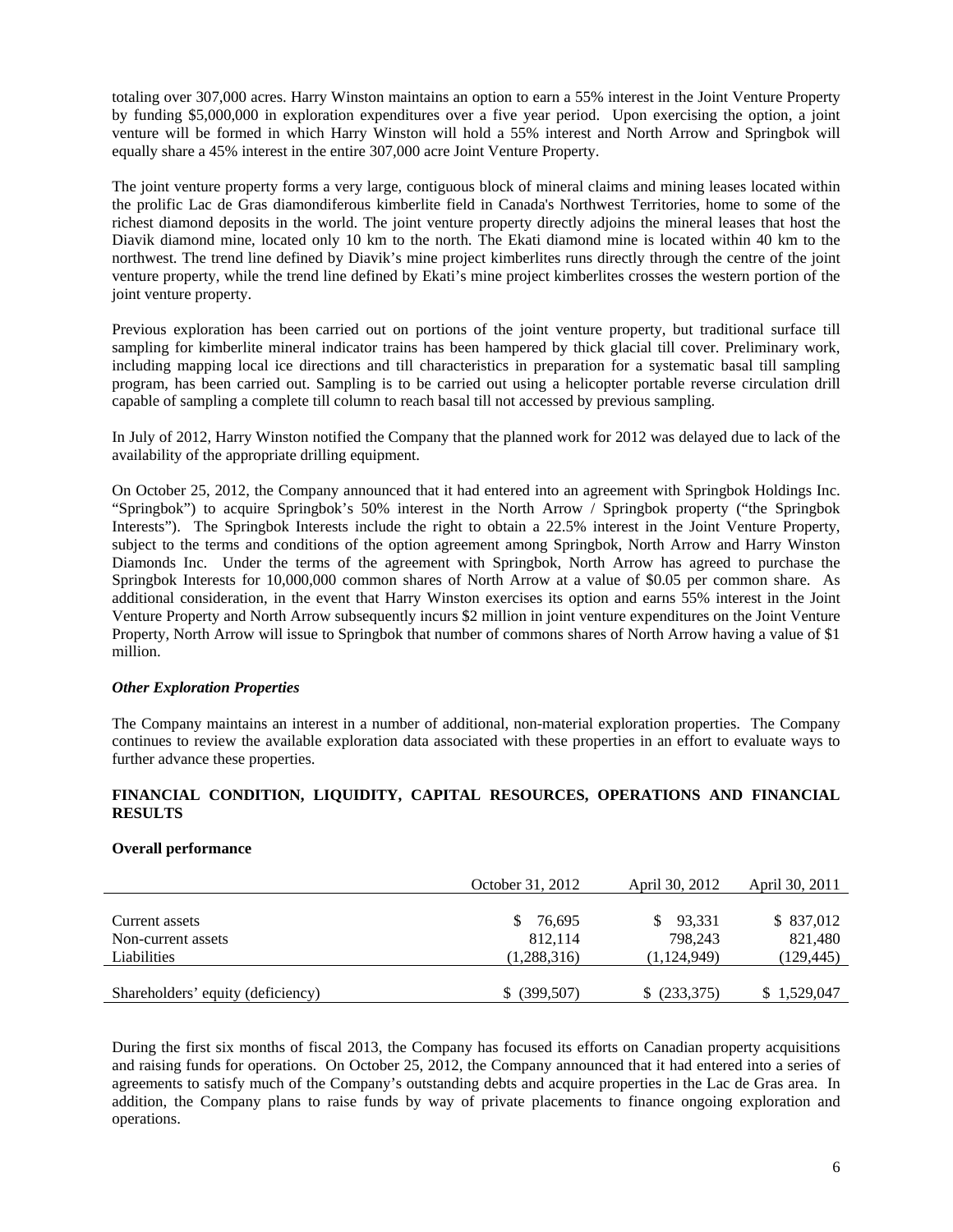#### **Results of Operations**

During the three and six months ended October 31, 2012 (the "current quarter and current period"), the Company recorded a net loss of \$84,006 or \$0.00 per share and \$185,908 or \$0.00 per share respectively. This is compared with a net loss of \$372,822 or \$0.01 per share and \$779,644 or \$0.01 per share for the three and six months ended October 31, 2011 (the "comparative quarter and comparative period"). The primary reason for the reduced loss for the current year and current period is largely related to an overall reduction in operations and cutbacks in costs as the Company sought new projects and funding.

Expenses for the current quarter decreased \$289,599 from the comparative quarter with the most significant reductions being: share-based compensation charges \$8,063 (2011- \$47,522), salaries and benefits \$3,250 (2011- \$52,061), property investigation costs \$488 (2011- \$38,616), professional fees \$12,356 (2011- \$50,989) and consulting fees \$11,719 (2011- \$70,000). In addition to the expenses for the year, the Company incurred non-cash accretion costs related to the convertible note of \$17,275 (2011- \$12,886) and a write-off of \$nil (2011- \$24,729) of exploration and evaluation costs related to its mineral properties.

Expenses for the current period decreased \$663,444 from the comparative period with the most significant reductions being: share-based compensation charges \$20,526 (2011- \$129,597), salaries \$21,556 (2011- \$118,839), property investigation costs \$2,034 (2011- \$109,954), professional fees \$14,202 (2011- \$123,115), consulting \$29,044 (2011- \$125,000) and advertising, promotion and travel \$1,543 (2011- \$99,546). In addition, for the six months ended October 31, 2012, the Company incurred non-cash accretion costs of \$35,737 (2011- \$12,886) and wrote-off exploration assets of \$nil (2011- \$58,038).

Property investigation costs, the write-off of mineral properties, consulting and legal fees contributed significantly to the comparative period's loss and reflected the Company's activities in Canada and South America. During the latter part of 2012, the Company ceased operations in South America and anticipates little or no additional expenditures related to South American operations.

During the current period, current assets decreased from \$93,331 to \$76,695 and exploration and evaluation assets increased from \$797,253 to \$811,422 as the Company maintained its listing and properties while reducing costs. In addition, current liabilities increased from \$176,744 to \$1,288,316, largely as a result of the classification of the convertible note as a current debt. The convertible debt is due within one year and is now considered a current liability. On October 25, 2012, the Company announced that it had reached an agreement to settle the debt and related interest for shares, subject to regulatory approval - see Commitments/Convertible Note Payable.

#### **Summary of quarterly results**

The following table sets out selected unaudited quarterly financial information of North Arrow Minerals Inc. and is derived from the Company's unaudited quarterly consolidated financial statements prepared by management. The Company's interim consolidated financial statements are prepared in accordance with IFRS and are expressed in Canadian dollars.

|                       |   |                 |    |                          |    | <b>Basic Earnings</b> |    |                     |
|-----------------------|---|-----------------|----|--------------------------|----|-----------------------|----|---------------------|
|                       |   |                 |    | Income or (Loss)         |    | (Loss) per share      |    |                     |
|                       |   |                 |    | from Continued           |    | from Continued        |    |                     |
|                       |   |                 |    | <b>Operation and Net</b> |    | Operation and Net     |    | Earnings (Loss) per |
| <b>Ouarter Ending</b> |   | Interest Income |    | Income (Loss)            |    | Income (Loss)         |    | share               |
| October 31, 2012      | ◡ |                 | S  | (84,006)                 | \$ | 0.00                  | \$ | $0.00\,$            |
| July 31, 2012         |   | 301             | \$ | (101, 902)               | \$ | 0.00                  | S  | 0.00                |
| April 30, 2012        |   | -               | S  | (466, 883)               | S  | (0.01)                | S  | (0.01)              |
| January 31, 2012      | S | 113             | \$ | (837,260)                | S  | (0.02)                | S  | (0.02)              |
| October 31, 2011      |   | 179             | \$ | (372, 822)               | S  | (0.01)                | S  | (0.01)              |
| July 31, 2011         |   | 943             | \$ | (406, 822)               | \$ | (0.01)                | S  | (0.01)              |
| April 30, 2011        |   | 1,874           | \$ | (2,152,683)              | \$ | (0.04)                | S  | (0.04)              |
| January 31, 2011      |   | 2,179           | \$ | (121,088)                | S  | (0.01)                | S  | (0.01)              |

The Company's quarterly results can be affected by many factors such as seasonal fluctuations, variations in capital markets, the write-off of capitalized amounts, stock-based compensation costs, tax recoveries and legal matters.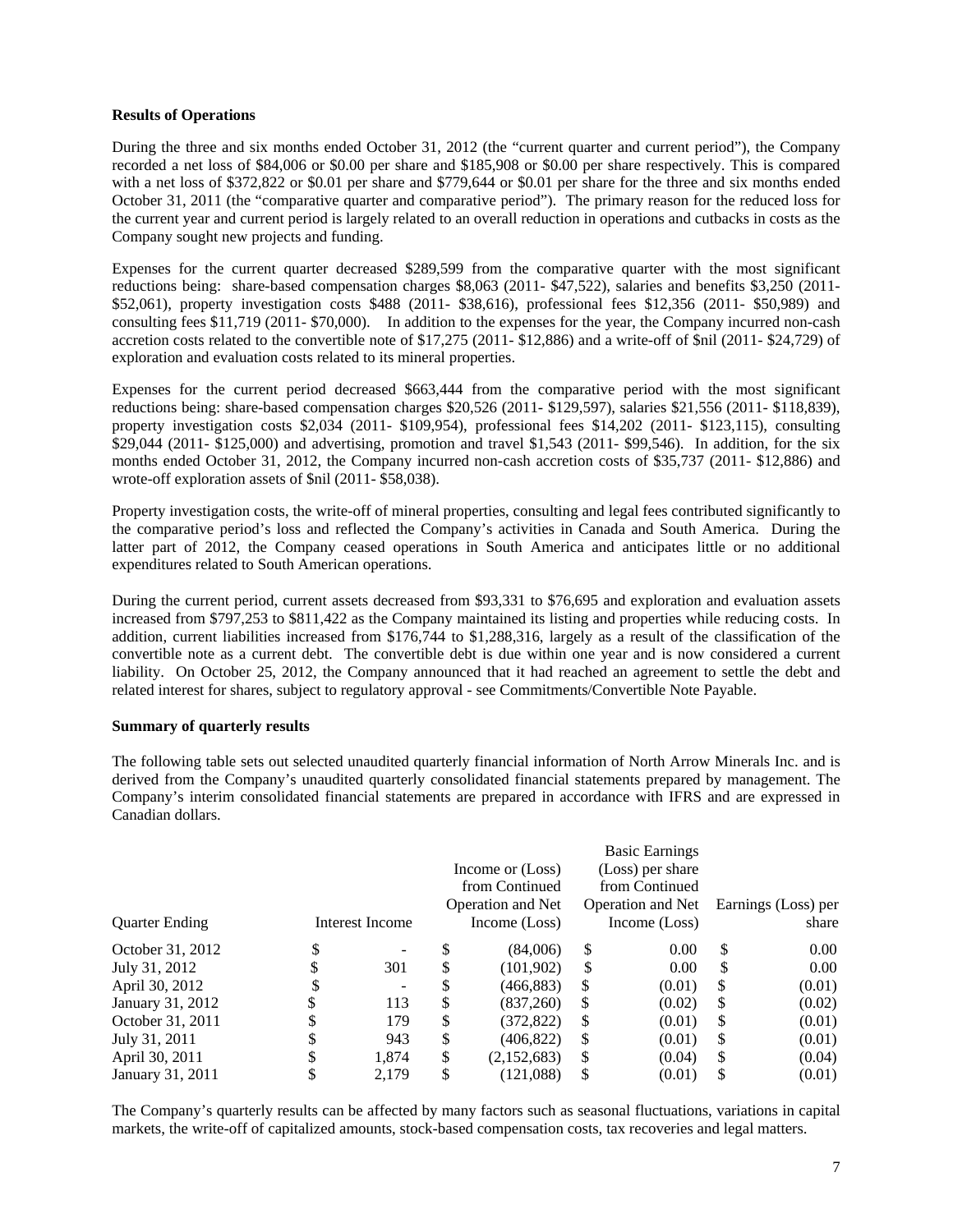The first and second quarter of fiscal 2013 reflect the Company's reductions in costs as it sought new projects and financings.

The quarterly results for fiscal 2012 reflect the Company's activities as it optioned projects in South America, hired consultants, incurred travel and related exploration and legal costs.

The quarterly results for April 2011 reflect the write-off of \$1,790,645 related to the Company's interest in its lithium properties in the United States and most of its lithium interests in Canada as the Company broadened its exploration focus.

#### **Statement of Compliance to International Financial Reporting Standards and Basis of Presentation**

The Canadian Accounting Standards Board ("ASCB") confirmed in February 2008 that International Financial Reporting Standards ("IFRS") would replace Canadian generally accepted accounting principles ("GAAP") for publicly accountable enterprises for financial periods beginning on and after January 1, 2011. The Company adopted IFRS with a transition date of May 1, 2010.

The Company's consolidated financial statements have been prepared in accordance with International Accounting Standard 34, Interim Financial Reporting ("IAS 34") using accounting policies consistent with IFRS as issued by the International Accounting Standards Board ("IASB") and interpretations of the International Financial Reporting Interpretations Committee ("IFRIC"). Certain of the comparative numbers have been adjusted to conform with IFRS policies finalized April 30, 2012.

#### **October 31, 2012 compared to April 30, 2012**

During the first six months of fiscal 2013 the Company incurred a loss of \$185,908, a \$1,128,208 increase in its working capital deficiency and a \$12,713 increase in cash from April 30, 2012. The increase in the Company's working capital deficiency is a result of its continued operations and the classification of the convertible note as a current liability. Under the terms of the note, it is repayable in August 2013 and as such is now regarded as a current liability. On October 25, 2012, the Company and the debt holder agreed to settle the outstanding debt and interest by the issuance of shares at a price of \$0.05 per share, subject to regulatory approval. During the current period the Company has reduced costs, focused on raising funds, the advancement of its Canadian operations through joint ventures and/or other means and the acquisition of new projects.

#### **Liquidity**

At October 31, 2012 the Company had a working capital deficiency of \$1,211,621 compared to a working capital deficiency of \$83,413 at April 30, 2012. As discussed above, the increase in the deficiency is a result of the classification of the convertible debt as a current liability and ongoing operations that have required the use of funds for administration of the Company as a public entity.

During the current period the Company's cash position increased by \$12,713 as a result of its collection of amounts receivable and increases in its amounts payable.

#### Operating activities

During the current quarter the Company's operating activities provided cash of \$22,751 (comparative quarter- use of cash \$475,630) arising from the funding of a loss of \$185,908 (comparative quarter- \$779,644) adjusted for the adding back of non-cash items such as share-based compensation \$20,526 (comparative quarter- \$129,597) writeoffs \$nil (comparative quarter- \$58,038) accretion \$35,737 (comparative quarter- \$12,886) and other non-cash working capital items totaling \$116,812 (comparative quarter- \$91,556) for changes in amounts receivable and payable.

#### Investing activities

The Company's primary investing activity is the acquisition and exploration of mineral properties. During the current quarter, the Company spent \$10,038(comparative quarter- \$294,275) on exploration and evaluation assets and received \$nil (comparative quarter – drawdown of \$122,490) from advances from optionees.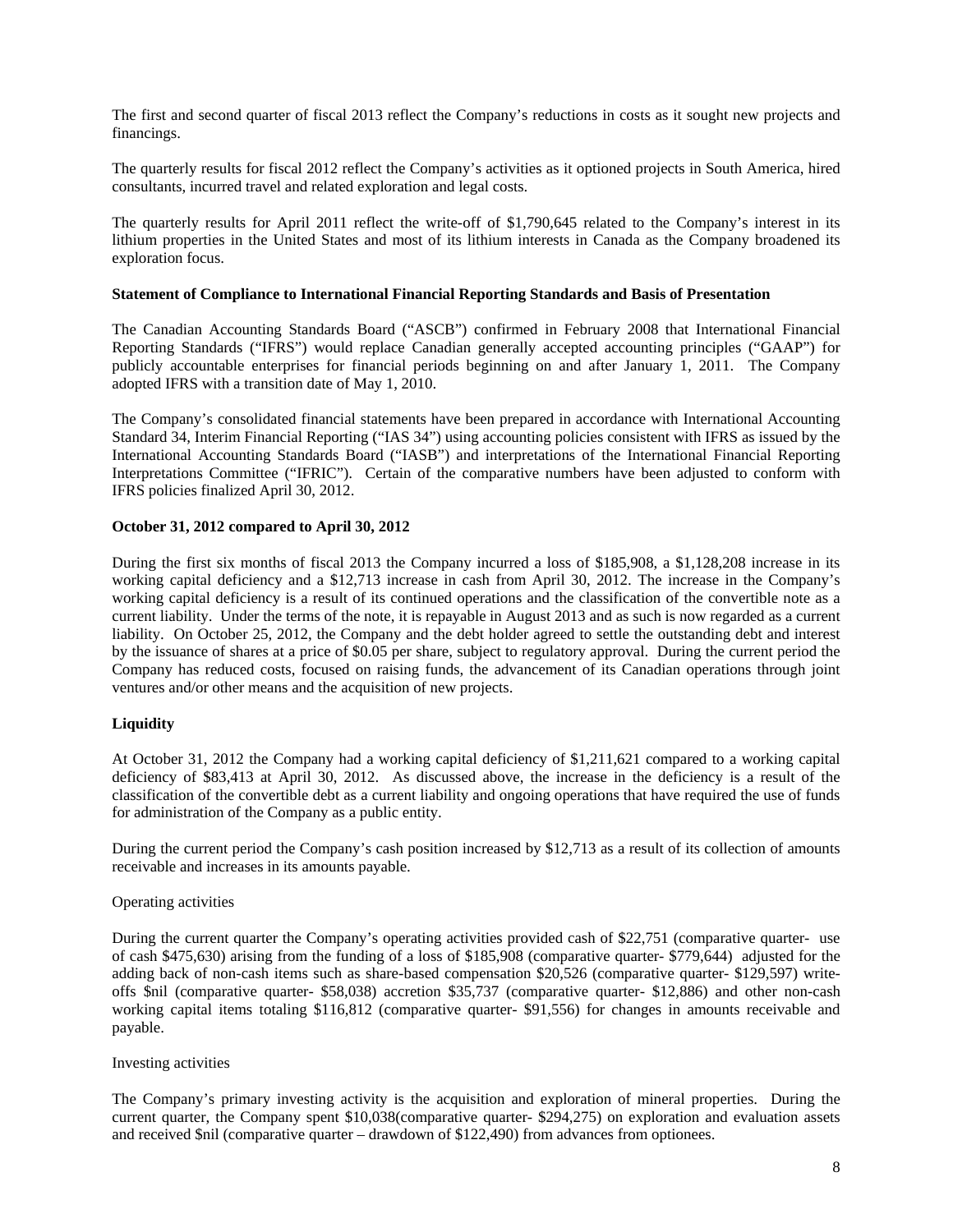#### Financing activities

During the current quarter the Company did not participate in any financing activities as compared to raising \$1,000,000 during the comparable period on the issuance of a convertible note.

### **Capital Resources**

The Company's financial condition and future prospects are significantly affected by overall economic conditions. The Company has no source of operating revenue and relies on equity financings, joint ventures and warrant and stock option exercises to further exploration on its properties.

The Company's long-term financial success is dependent on management's ability to discover and develop economically viable mineral deposits. Actual funding requirements may vary from those planned due to a number of factors, including the progress of exploration activity and the Company's ability to raise additional funds on favourable terms. Management recognizes there will be risks involved that may be beyond their control. The Company intends to continue to use various strategies to minimize its dependence on equity capital, including the securing of joint venture partners where appropriate.

The Company's ability to generate cash is very much affected by the current market conditions, its share price and third party interest in its assets. In the current equity market, funds for companies at an early/grass-roots stage of exploration are limited and dilution to existing shareholders from an equity financing increases as the share price decreases. The Company has no credit facilities that could be used for ongoing operations because it has no operating cash flow.

In order to finance the Company's exploration programs and to cover administrative and overhead expenses, the Company raises money through equity sales, from the exercise of convertible securities and, in the past, from the sale of investments. Although the Company has had past success in obtaining financing, there can be no such assurance that it will be able to obtain adequate financing in the future or that the terms of any financing will be favourable. Many factors influence the Company's ability to raise funds, including the state of the resource market and commodities prices and, the climate for mineral exploration.

The Company's management actively manages its landholdings in an effort to keep those landholdings with the greatest exploration potential in good standing for as long as possible. The Company's management regularly reviews its cash position against future plans and makes decisions regarding these plans accordingly.

The Company will have to raise additional funds to further exploration efforts at its various exploration properties and to maintain its listing on the TSXV. The Company is seeking to minimize variable expenses to the extent possible and to seek joint venture partners to continue exploration of its mineral properties.

# **Risks and Uncertainties**

#### Industry

An investment in natural resource companies involves a significant degree of risk. The degree of risk increases substantially where the Company's properties are in the exploration as opposed to the development stage. Investment in the securities of the Company should be considered as highly speculative due to the nature of the Company's business. The following additional risk factors should be given special consideration.

# Exploration, Development and Mining Risks

Exploring and developing mineral resource projects bears a high potential for all manner of risks. Additionally, few exploration projects successfully achieve development due to factors that cannot be predicted or foreseen. Moreover, even one such factor may result in the economic viability of a project being detrimentally impacted such that it is neither feasible nor practical to proceed. Mineral exploration involves many risks, which even a combination of experience, knowledge and careful evaluation may not be able to overcome. Operations in which the Company has a direct or indirect interest will be subject to all the hazards and risks normally incidental to exploration, development and production of base/precious metals, any of which could result in work stoppages, damage to property, and possible environmental damage. If any of the Company's exploration programs are successful, there is a degree of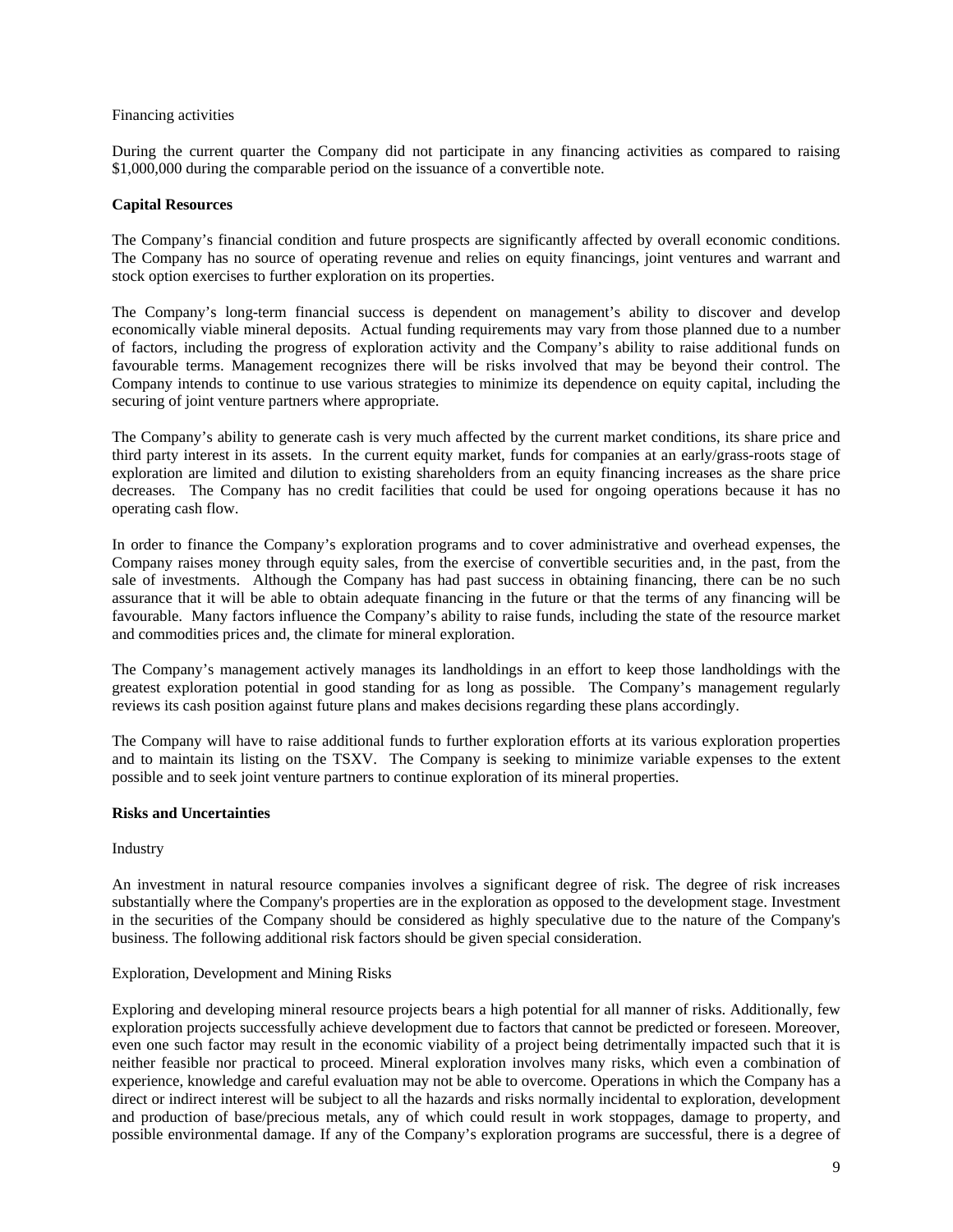uncertainty attributable to the calculation of ore resources and corresponding grades being mined or dedicated to future production. Until ore is actually mined and processed, quantity of reserves and grade must be considered as estimates only. In addition, the quantity of reserves may vary depending on metal prices. Any material change in quantity of reserves, grade or recovery ratio, may affect the economic viability of the Company's properties. In addition, there can be no assurance that metal reserves in small-scale laboratory tests will be duplicated in larger scale tests under on-site conditions or during production. The Company closely monitors its activities and those factors, which could impact them, and employs experienced consulting, engineering, and legal advisors to assist in its risk management reviews.

The Company's properties are currently being assessed for exploration and as a result, the Company has no source of operating cash flow. Failure to obtain additional financing could result in a delay or indefinite postponement of further exploration. Development of the Company's mineral properties will only follow upon obtaining satisfactory exploration results. Mineral exploration and development involves a high degree of risk and few properties that are explored are ultimately developed into producing mines. There is no assurance that the Company's mineral exploration and development activities will result in any discoveries of bodies of ore. The long-term profitability of the Company's operations will be in part directly related to the cost and success of its exploration programs, which may be affected by a number of factors. Substantial expenditures are required to establish reserves through drilling, to develop metallurgical processes to extract the metal from the resources and, in the case of new properties, to develop the mining and processing facilities and infrastructure at any site chosen for mining. Although substantial benefits may be derived from the discovery of a major mineralized deposit, no assurance can be given that minerals will be discovered in sufficient quantities to justify commercial operations or that the funds required for development can be obtained on a timely basis.

#### Foreign Operation Risks

Historically, the majority of the Company's expenses have been denominated in Canadian Dollars so its exposure to foreign exchange risk has been limited. Exploration activities outside of Canada can expose the Company to foreign exchange risk. Presently, the Company does not use foreign-exchange contracts to mitigate this risk, but that may change in future, depending upon the size of the Company's exploration programs denominated in currencies other than the Canadian Dollar.

#### Insurance

The Company's involvement in the exploration for mineral properties may result in the Company becoming subject to liability for pollution, property damage, personal injury or other hazards. Although the Company may have insurance to address many risks, such insurance has limitations on liability that may not be sufficient to cover the full extent of such liabilities. In addition, such risks may not, in all circumstances be insurable or, in certain circumstances, the Company may elect not to obtain insurance to deal with specific risks due to the high premiums associated with such insurance or other reasons. The payment of such uninsured liabilities would reduce the funds available to the Company. The occurrence of a significant event that the Company is not fully insured against, or the insolvency of the insurer of such event, could have a material adverse effect on the Company's financial position, results of operations or prospects.

#### Environmental Risks

All phases of the mineral exploration and development business present environmental risks and hazards and are subject to environmental legislation. Environmental legislation provides for, among other things, restrictions and prohibitions on spills, releases or emissions of various substances used and or produced in association with mining exploration and mining operations. The legislation also requires that facility sites be operated, maintained, abandoned and reclaimed to the satisfaction of applicable regulatory authorities. Compliance with such legislation can require significant expenditures and a breach may result in the imposition of fines and penalties, some of which may be material. Environmental legislation is evolving in a manner expected to result in stricter standards and enforcement, larger fines and liability and potentially increased capital expenditures and operating costs. The discharge of pollutants into the air, soil or water may give rise to liabilities to foreign governments and third parties and may require the Company to incur costs to remedy such discharge. No assurance can be given that the application of environmental laws to the business and operations of the Company will not result in a curtailment of production or a material increase in the costs of production, development or exploration activities or otherwise adversely affect the Company's financial condition, results of operations or prospects.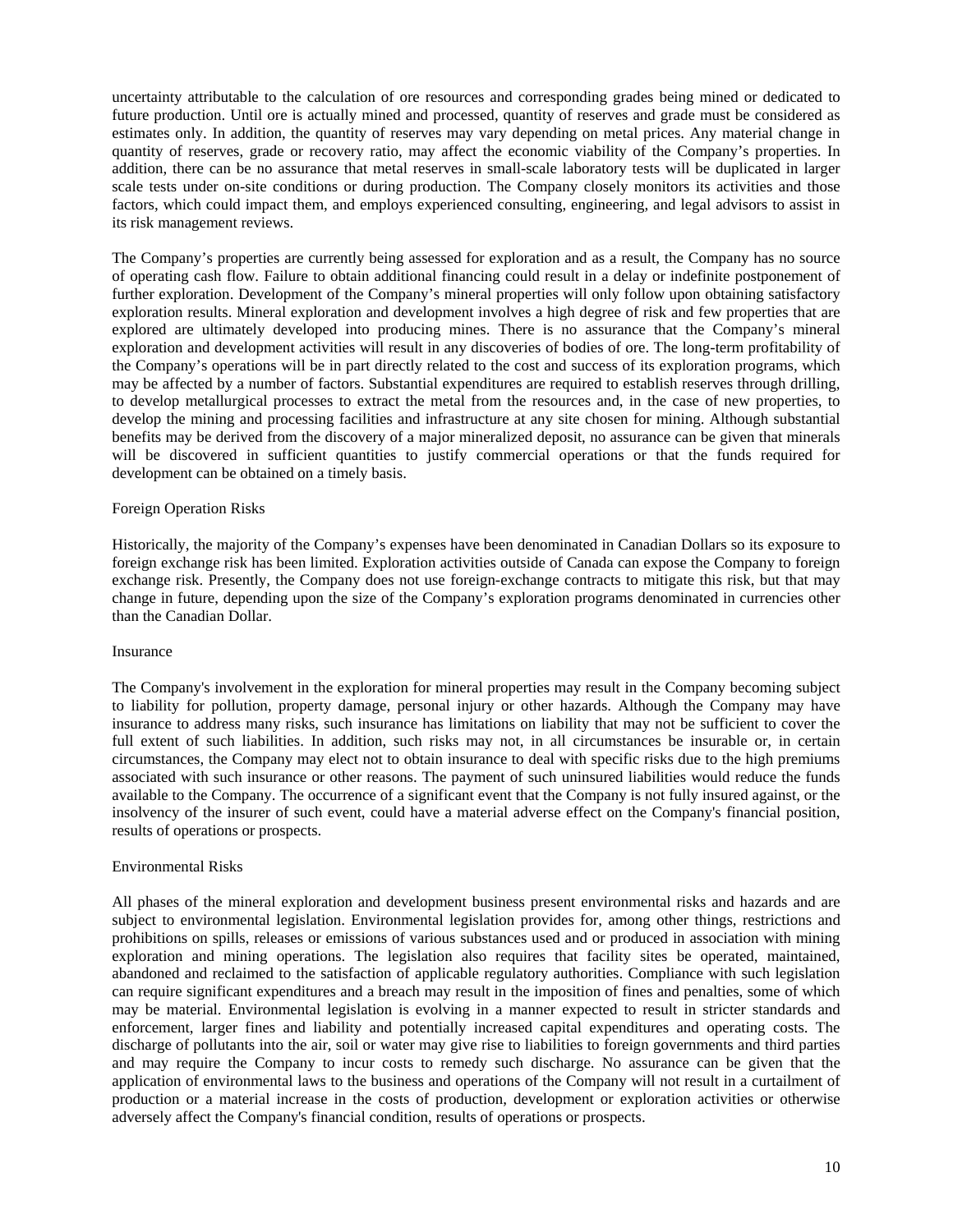#### Prices, Markets and Marketing of Base/Precious Metals

The Company's revenues, if any, are expected to be in large part derived from the mining and sale of base/precious metals or interests related thereto. The price of those commodities has fluctuated widely, particularly in recent years, and is affected by numerous factors beyond the Company's control including international economic and political trends, expectations of inflation, currency exchange fluctuations, interest rates, global or regional consumptive patterns, speculative activities, increased production due to new mine developments and improved mining and production methods. The effect of these factors on the price of base/precious metals, and therefore the economic viability of any of the Company's exploration projects, cannot accurately be predicted.

The marketability of any minerals acquired or discovered may be affected by numerous factors which are beyond the control of the Company and which cannot be accurately predicted, such as the proximity and capacity of milling facilities, mineral markets and processing equipment and governmental regulations including regulations relating to royalties, allowable production and importing and exporting of minerals.

#### Substantial Capital Requirements and Liquidity

The Company anticipates that it will make substantial capital expenditures for the acquisition, exploration, development and production of its mineral properties in the future. The Company currently has no revenue and may have limited ability to expend the capital necessary to undertake or complete future drilling programs. There can be no assurance that debt or equity financing, or cash generated by operations will be available or sufficient to meet these requirements or for other corporate purposes or, if debt equity financing is available, that it will be on terms acceptable to the Company. Moreover, future activities may require the Company to alter its capitalization significantly. The inability of the Company to access sufficient capital for its operations could have a material adverse effect on the Company's financial condition, results of operations or prospects.

#### Convertible Note Payable and Issuance of Debt

From time to time the Company may enter into transactions or activities that may be financed with debt which could impair the Company's ability to obtain additional financing in the future. On August 31, 2011, the Company closed a \$1,000,000 private placement of a convertible note with Anglo Celtic, a private company controlled by a director of the Company. The term of the loan is for two years, to August 31, 2013. If the Company fails to repay the loan in full by August 31, 2012 (not repaid) or if the Company and Anglo Celtic amend or re-negotiate the terms of the loan in future, Anglo Celtic will have the right to convert the principal amount of the note into both common shares and an equal number of warrants, such warrants being exercisable until the August 31, 2013 due date. The inability of the Company to access sufficient capital for the repayment of the convertible note could have a material effect on the Company's financial condition, results of operations or prospects. On October 25, 2012, the Company announced that it had entered into an agreement to settle the Anglo Celtic convertible note and unpaid interest by the issuance of shares at a price of \$0.05 per share, subject to regulatory approval.

#### **Outstanding Share Data**

The Company's authorized capital is unlimited common shares without par value. As at December 17, 2012, there were 52,758,378 common shares issued and outstanding. As at December 17, 2012 the Company had the following options outstanding:

|         | Number of<br><b>Shares</b> | Exercise<br>Price | Number of<br><b>Shares</b><br>Vested | <b>Expiry Date</b> |  |
|---------|----------------------------|-------------------|--------------------------------------|--------------------|--|
| Options |                            |                   |                                      |                    |  |
|         | 830,000                    | 0.20              | 830,000                              | June 4, 2014       |  |
|         | 200,000                    | 0.30              | 200,000                              | September 2, 2014  |  |
|         | 720,000                    | 0.20              | 720,000                              | May 12, 2016       |  |
|         | 170,000                    | 0.20              | 127.500                              | November 3, 2016   |  |
|         | 1,920,000                  |                   |                                      |                    |  |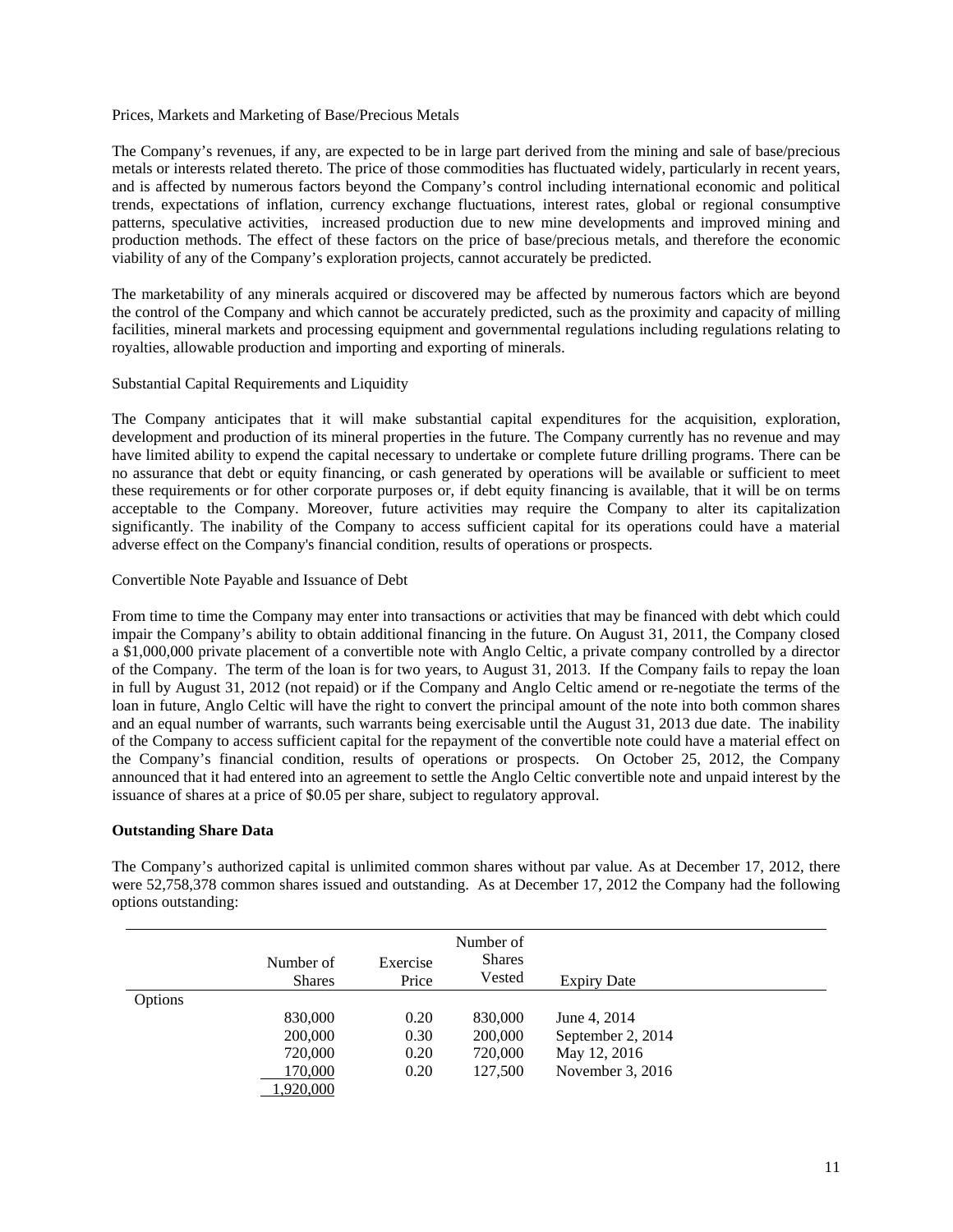Under the terms of the convertible note (please see **Commitments/Convertible Note Payable**, below), the holder has the right to convert the principal amount of the note into 4,000,000 shares and an equal number of warrants, such warrants being exercisable until August 31, 2013.

#### **Transactions with Related Parties**

Balances and transactions between the Company and its subsidiary have been eliminated on consolidation and are not disclosed. Details of the transactions between the Company and other related parties are disclosed below.

a) *Related party transactions* 

Certain companies which have an officer and/or director or former officer and/or director in common and render services or are charged for certain services as follows:

|                                      | Nature of transactions            |
|--------------------------------------|-----------------------------------|
| Anglo Celtic Exploration Ltd.        | Interest and consulting           |
| Strongbow Exploration Inc.           | Exploration and administration    |
| <b>Stornoway Diamond Corporation</b> | Administration                    |
| International Northair Mines Ltd.    | Accounting and corporate services |

The Company incurred the following transactions in the normal course of operations in connection with companies which have an officer and/or director in common.

- a) During the six months ended October 31, 2012, the Company paid or accrued \$7,630 (2011 \$46,435) for shared technical services and rent to Strongbow.
- b) During the six months ended October 31, 2012, the Company paid or accrued \$29,044 (2011 \$12,121) for administrative, corporate secretarial and accounting services to related parties.
- c) During the six months ended October 31, 2012, the Company paid consulting fees of \$nil (2011 \$125,000) to a company controlled by a director and a company controlled by an officer of the Company.
- d) During the six months ended October 31, 2012, the Company paid or accrued \$nil (2011 \$4,015) for office rent to a company controlled by a director.

 The remuneration of directors and other members of key management personnel during the six month period ending October 31, 2012 were as follows:

|                                                            | <b>Six Months Ended</b><br><b>October 31, 2012</b> |        | <b>Six Months Ended</b><br>July 31, 2011 |                   |  |
|------------------------------------------------------------|----------------------------------------------------|--------|------------------------------------------|-------------------|--|
| Salaries <sup>1</sup><br>Share-based payments <sup>2</sup> | \$                                                 | 11,214 | S                                        | 217,888<br>81,583 |  |
| Total                                                      |                                                    | 11.214 |                                          | 299,471           |  |

1 – When key management is working specifically on mineral properties their time is capitalized against the mineral property.

2 - Share-based payments are the fair value of options that have been granted to directors and key management personnel.

#### **Commitments/Convertible Note Payable**

On August 31, 2011, the Company closed a \$1,000,000 private placement of a convertible promissory note with Anglo Celtic, a private company controlled by D. Grenville Thomas, who is a director of the Company. The private placement consists of a convertible note, structured as an unsecured, interest bearing loan of \$1,000,000. Anglo Celtic may convert at any time all or a portion of the principal amount outstanding into common shares of the Company at \$0.25 per share, which would result in the issuance of up to 4,000,000 common shares if the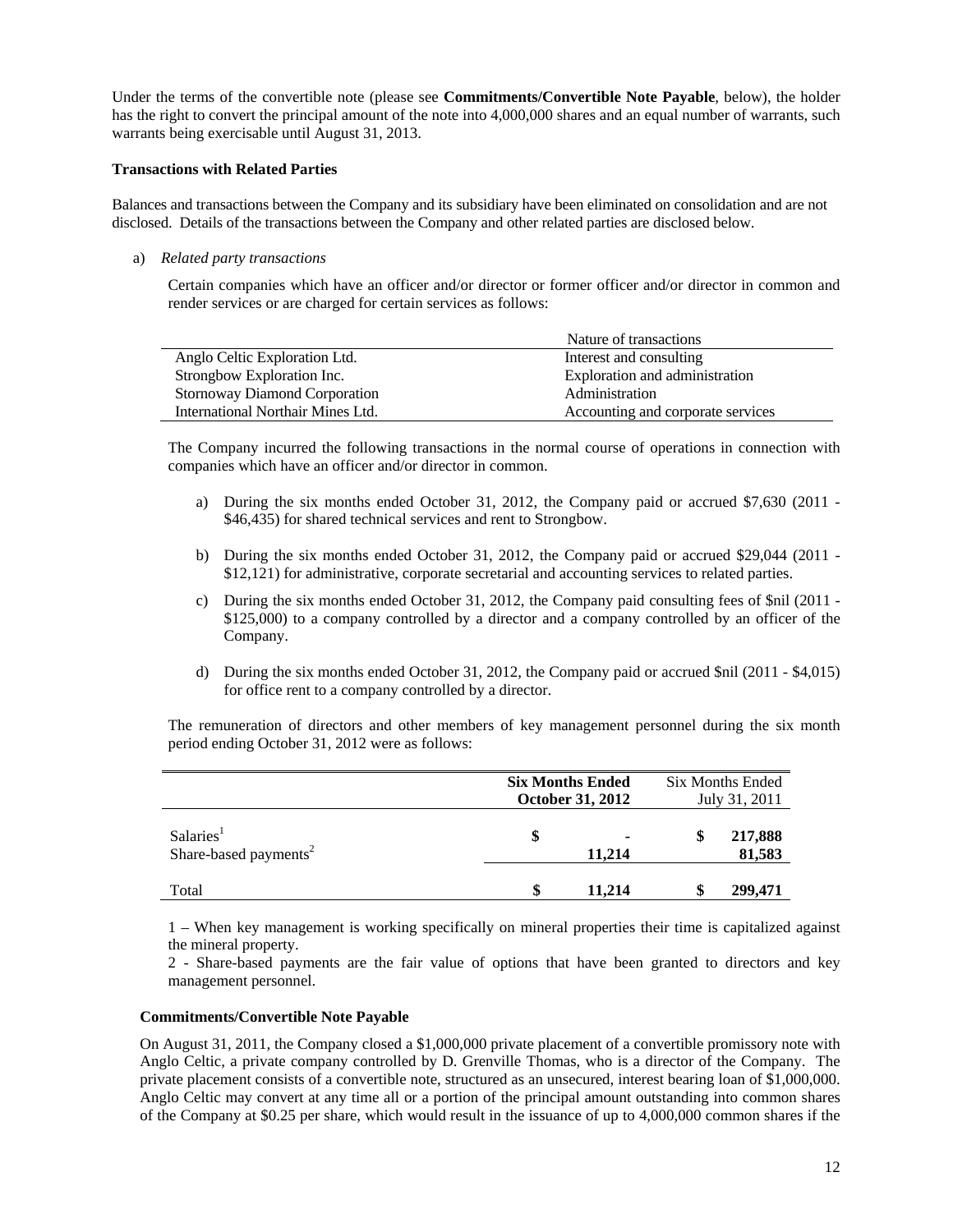entire principal amount is converted. The loan bears interest at the Royal Bank Prime Rate plus 400 basis points. The loan accrues interest to the date of repayment; interest is calculated and accrued on a monthly basis.

The term of the loan is for two years, to August 31, 2013. Anglo Celtic did not receive any warrants upon issuance of the convertible note, however, if the Company fails to repay the loan in full by August 31, 2012 (not repaid) or if the Company and Anglo Celtic amend or re-negotiate the terms of the loan, Anglo Celtic will have the right to convert the principal amount of the note into both common shares and an equal number of warrants, such warrants being exercisable until the August 31, 2013 due date.

The convertible note has been segregated into its respective debt and equity components on the date of issuance. The debt component, representing the fair value of the liability at inception, is recorded as a long-term liability. The remaining component, representing the residual value ascribed to the holder's option to convert the principal balance into common shares, is classified in shareholders' equity as "equity component of convertible note". Over the term of the note, the debt component will be accreted to the face value of the note by the recording of additional interest expense.

|                                           | <b>October 31, 2012</b> | April 30, 2012 |
|-------------------------------------------|-------------------------|----------------|
| Principal amount                          | 1.000.000               | 1,000,000      |
| Less equity component of convertible note | (137,996)               | (137,996)      |
| Accrued interest                          | 81,953                  | 46.667         |
| Accretion                                 | 75.271                  | 39.534         |
| Liability component                       | 1,019,228               | 948,205        |

On October 25, 2012, the Company entered a debt settlement agreement with Anglo Celtic under which North Arrow and Anglo Celtic have agreed to settle an outstanding debt in the amount of \$1 million plus unpaid interest by the issuance of 21,639,100 shares at a price of \$0.05 per share. Anglo Celtic is a private company controlled by Mr. D. Grenville Thomas, a director and the President and CEO of the Company. If the settlement of the loan is approved, Mr. Thomas will become a "Control Person".

# **CHANGES IN ACCOUNTING POLICIES AND CRITICAL ACCOUNTING ESTIMATES, JUDGMENTS AND ASSUMPTIONS**

#### **Nature and continuance of operations**

The Company is in the process of acquiring and exploring its exploration and evaluation assets and has not yet determined whether these properties contain reserves that are economically recoverable. These financial statements have been prepared on the assumption that the Company is a going concern, meaning that it will continue in operation for the foreseeable future and will be able to realize assets and discharge liabilities in the normal course of operations. At October 31, 2012, the Company has a deficit of \$12,424,473, a \$399,507 shareholders' deficiency and no current source of revenue. The Company's continuation as a going concern is dependent on it's' ability to raise funds sufficient to meet current and future obligations. Management plans to raise additional funds through private placement financings. There can be no assurances that management's plans for the Company will be successful. These material uncertainties may cast significant doubt upon the Company's ability to continue as a going concern. These financial statements do not include any adjustments to the recoverability and classification of assets and liabilities that might be necessary, should the Company be unable to continue as a going concern.

#### **Significant accounting policies**

The October 31, 2012 Management Discussion and Analysis should be read in conjunction with the audited annual financial statements of the Company for a listing of the Company's significant accounting policies.

#### **Significant accounting estimates and judgments**

The preparation of financial statements requires management to make judgments, estimates and assumptions that affect the application of policies and reported amounts of assets and liabilities, profit and expenses. The estimates and associated assumptions are based on historical experience and various other factors that are believed to be reasonable under the circumstances, the results of which form the basis of making the judgments about carrying values of assets and liabilities that are not readily apparent from other sources. Actual results may differ from these estimates. The estimates and underlying assumptions are reviewed on an ongoing basis. Revisions to accounting estimates are recognized in the period in which the estimate is revised if the revision affects only that period or in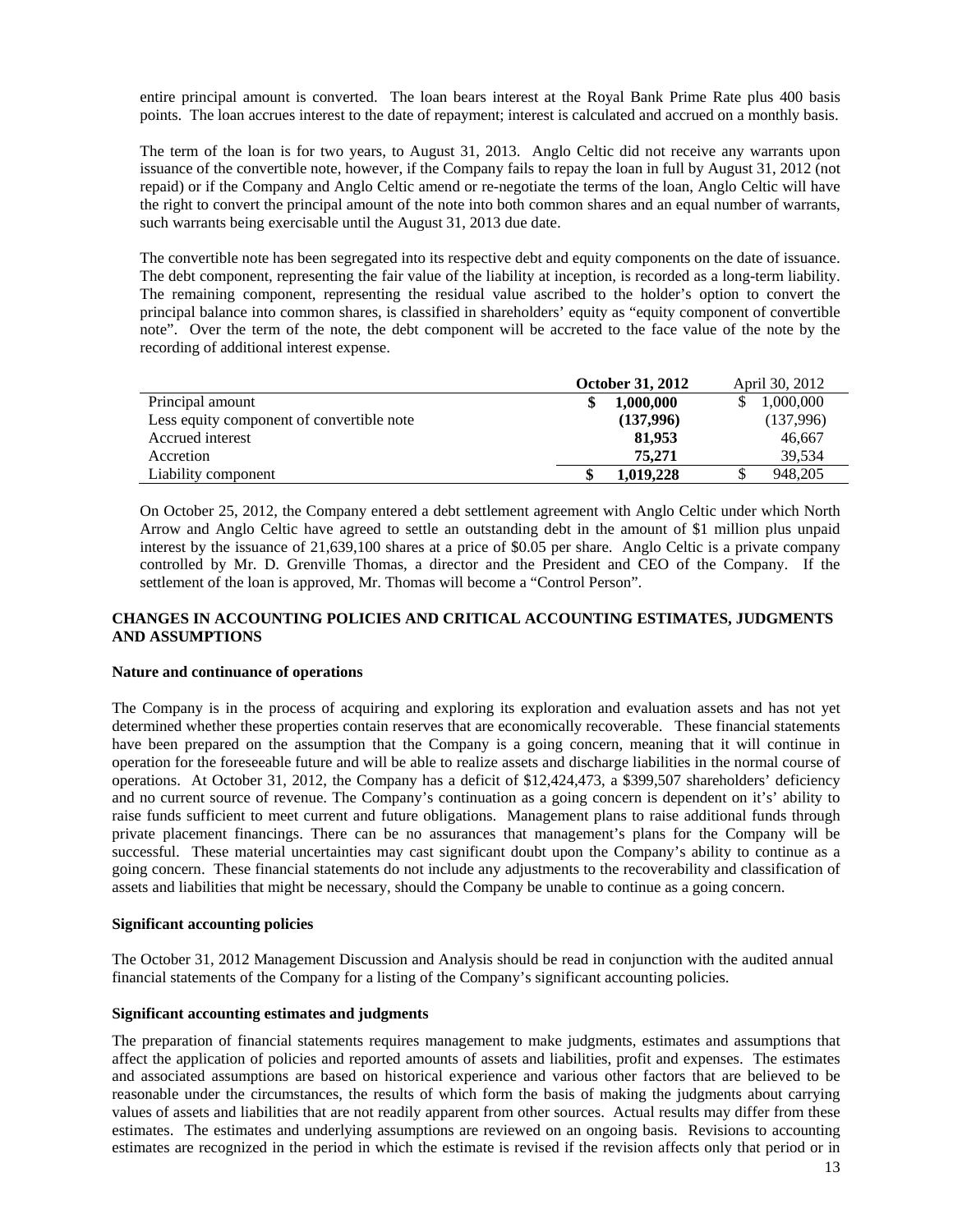the period of the revision and future periods if the revision affects both current and further periods if the review affects both current and future periods.

# **Significant judgments**

Significant past and current judgments relate to, but are not limited to, the following:

- The carrying value and the recoverability of exploration and evaluation assets and liabilities, which are included in the statements of financial position;
- The recognition of deferred tax assets is determined on whether it is more probable than not that these assets will be recovered.
- The functional currency used by the Company's subsidiaries

#### **Critical accounting estimates**

Significant assumptions and estimates relate to, but are not limited to, the following:

- The inputs used in accounting for share-based payment expense which is included in the statement of comprehensive loss. These estimates are derived using the Black-Scholes option pricing model or are based on the value of comparable goods and services. Inputs are determined using readily available market data.
- The inputs used in determining the liability and equity components of the convertible note.

### **New standards not yet adopted**

The following new standards, amendments to standards and interpretations have been issued but are not effective during the year ended April 30, 2012:

- IFRS 9 New financial instruments standard that replaces IAS 39 for classification and measurement of financial assets<sup>(iii)</sup>
- IFRS 10 New standard to establish principles for the presentation and preparation of consolidated financial statements when an entity controls multiple entities $^{(i)}$
- IFRS 11 New standard to account for the rights and obligations in accordance with a joint agreement<sup>(i)</sup>
- IFRS 12 New standard for the disclosure of interests in other entities not within the scope of IFRS  $9/IAS$  39<sup>(i)</sup>
- **IFRS 13** New standard on the measurement and disclosure of fair value<sup>(i)</sup>
- $\bullet$  IAS 1 Presentation of other comprehensive income<sup>(ii)</sup>
- (Amendment)
- $\bullet$  IAS 28 (Amendment) New standard issued that supersedes IAS 28 (2003) to prescribe the accounting for investments in associates and joint ventures $<sup>(i)</sup>$ </sup>
	- i) Effective for annual periods beginning on or after January 1, 2013
	- ii) Effective for annual periods beginning on or after July 1, 2012
	- iii) Effective for annual periods beginning on or after January 1, 2015

The Company anticipates that the application of these standards, amendments and interpretations will not have a material impact on the results and financial position of the Company.

# **FINANCIAL INSTRUMENTS AND RISK MANAGEMENT**

Financial instruments measured at fair value are classified into one of three levels in the fair value hierarchy according to the relative reliability of the inputs used to estimate the fair values. The three levels of the fair value hierarchy are:

- Level 1 Unadjusted quoted prices in active markets for identical assets or liabilities;
- Level 2 Inputs other than quoted prices that are observable for the asset or liability either directly or indirectly; and
- Level 3 Inputs that are not based on observable market data.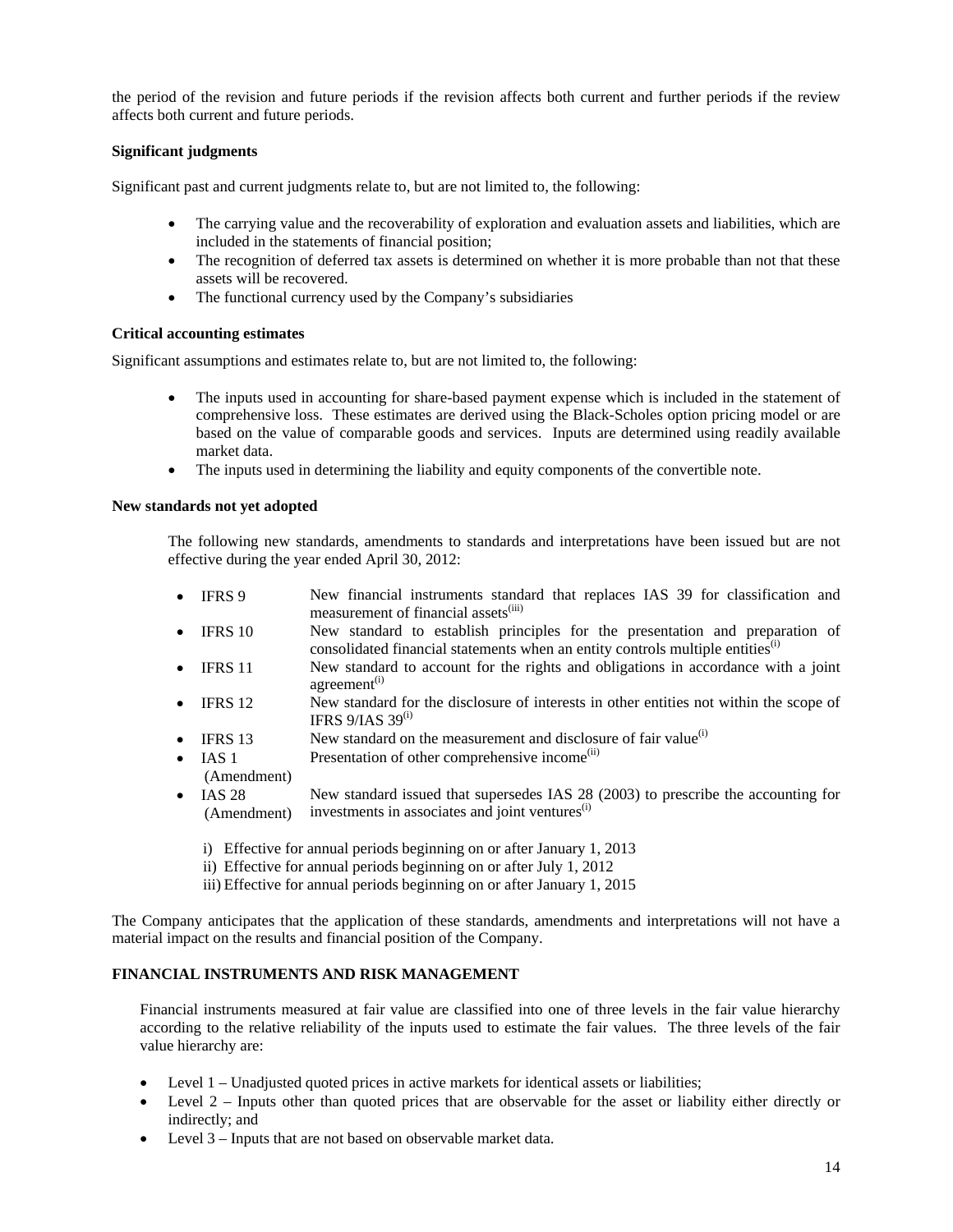The Company's financial instruments consist of cash, marketable securities, receivables, accounts payable and accrued liabilities, due to related parties and a convertible note. Cash is carried at fair value using a level 1 fair value measurement. The carrying value of receivables, accounts payable and accrued liabilities and due to related parties approximate their fair values due to their immediate or short-term maturity. Marketable securities are recorded at fair value based on the quoted market prices in active markets at the balance sheet date, which is consistent with level 1 of the fair value hierarchy.The Company's convertible note is a compound financial instrument that contains a liability component and an equity component, being the conversion feature on the note. The fair value of the liability component is determined first with any residual value allocated to the equity component. The fair value of the liability component was determined using a level 3 fair value measurement. Over the term of the convertible note, the liability amount will increase to the face value of the convertible note through the accretion of interest.

The Company is exposed to a variety of financial risks by virtue of its activities, including credit risk, interest rate risk, liquidity risks, foreign currency risk, and equity market risk. The Company's objective with respect to risk management is to minimize potential adverse effects on the Company's financial performance. The Board of Directors provides direction and guidance to management with respect to risk management. Management is responsible for establishing controls and procedures to ensure that financial risks are mitigated to acceptable levels.

#### *Credit risk*

Credit risk is the risk of financial loss to the Company if a counter-party to a financial instrument fails to meet its contractual obligations. The Company manages credit risk by investing its excess cash in short-term investments with investment grade ratings, issued by a Canadian chartered bank. The Company's receivables consist primarily of sales tax receivables due from the federal government and receivables from companies with which the Company has exploration agreements or options. The maximum exposure to credit risk at the reporting date is the carrying value of the Company's receivables and cash.

#### *Interest rate risk*

Interest rate risk is the risk that the fair value or future cash flows of a financial instrument will fluctuate because of changes in market interest rates. Financial assets and liabilities with variable interest rates expose the Company to interest rate risk with respect to its cash flow. It is management's opinion that the Company is not exposed to significant interest rate risk.

#### *Liquidity risk*

Liquidity risk is the risk that the Company will not be able to meet its obligations as they become due. The Company's ability to continue as a going concern is dependent on management's ability to raise the funds required through future equity financings, asset sales or exploration option agreements, or a combination thereof. The Company has no regular cash flow from its operating activities. The Company manages its liquidity risk by forecasting cash flow requirements for its planned exploration and corporate activities and anticipating investing and financing activities. Management and the Board of Directors are actively involved in the review, planning and approval of annual budgets and significant expenditures and commitments. Failure to realize additional funding could cast significant doubt on the Company's ability to continue as a going concern. As at October 31, 2012, the Company had cash of \$60,031 available to settle current liabilities of \$1,288,316. See Proposed Transactions.

#### *Foreign currency risk*

 The Company has exposure to foreign currency risk through its exploration activities outside of Canada, however, the majority of its assets and liabilities are denominated in Canadian dollars. The Company's exploration activities and any related land tenure expense outside Canada could make it subject to foreign currency fluctuations, which may affect the Company's financial position, and cash flows. During the year ended April 30, 2012, the Company wound up its operations in the United States and has ceased operations in Chile. The Company does not presently invest in foreign currency contracts to mitigate this risk. It is management's opinion that the Company is not exposed to significant foreign currency risk arising from these financial instruments.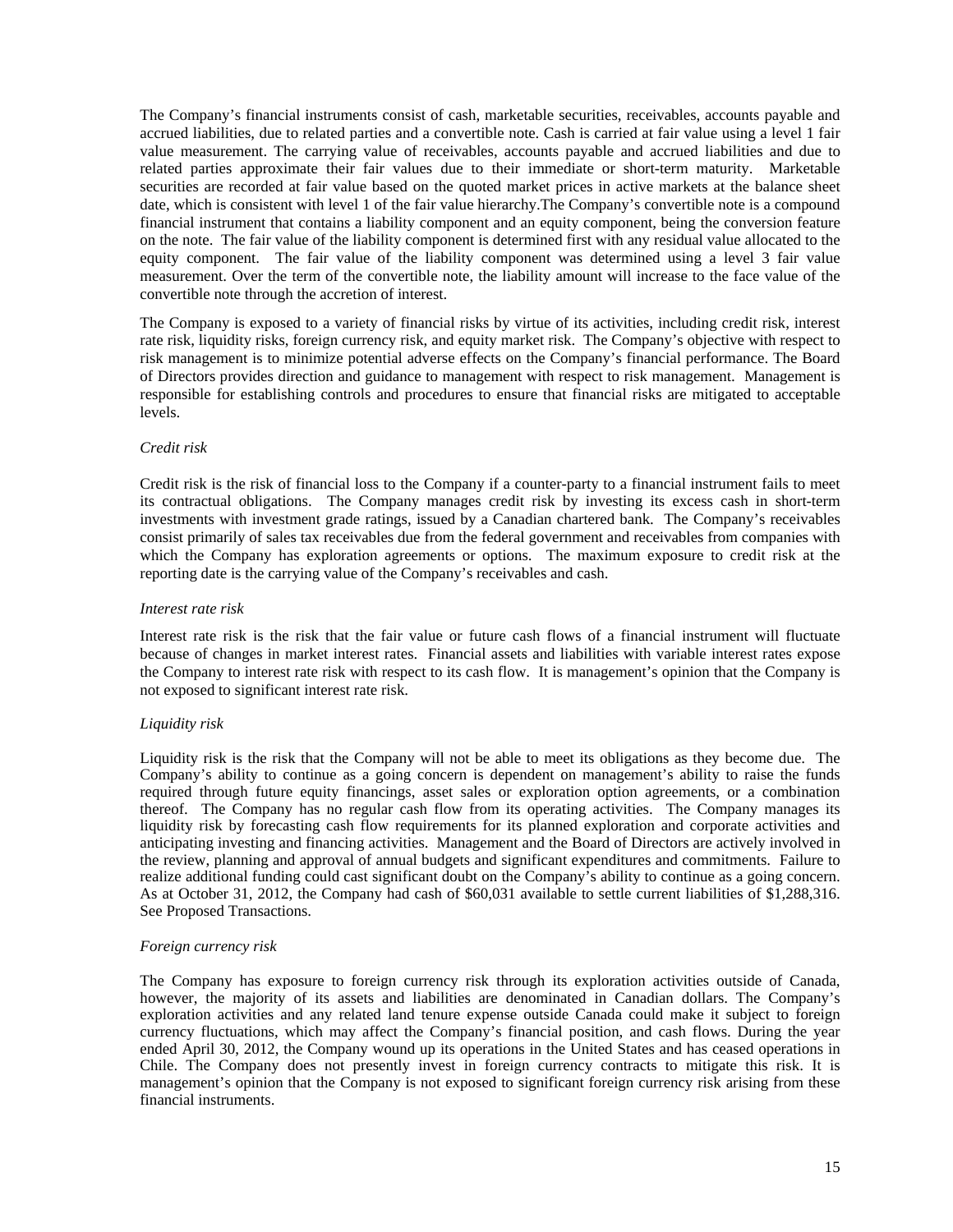#### *Equity market risk*

The Company is exposed to equity price risk arising from its marketable securities, which are classified as available-for- sale. The Company plans to sell its marketable securities as market conditions permit, or as is required to finance the Company's operations from time-to-time.

#### **Proposed Transactions**

On October 25, 2012, the Company announced that it had, subject to regulatory approval:

- a) Entered into an agreement with Springbok Holdings Inc. ("Springbok") to acquire Springbok's 50% interest in the LDG/GT mining leases and the JT1 and JT2 mineral claims ("LDG/GT Property"), located in the Northwest Territories ("the Springbok Interests"). The Springbok Interests include the right to obtain a 22.5% interest in the Lac de Gras Joint Venture property, subject to the terms and conditions of an option agreement among Springbok, North Arrow and Harry Winston Diamonds Inc. The Joint Venture Property consists of the 81,500 acre LDG/GT Property as well as 226,000 acres controlled by Harry Winston. Under the terms of the agreement with Springbok, North Arrow has agreed to purchase the Springbok interests for 10,000,000 common shares of North Arrow at a value of \$0.05 per common share. As additional consideration, in the event that Harry Winston exercises its option and earns 55% interest in the Joint Venture Property and North Arrow subsequently incurs \$2 million in joint venture expenditures on the Joint Venture Property, North Arrow will issue to Springbok that number of commons shares of North Arrow having a value of \$1 million.
- b) North Arrow has entered a debt settlement agreement with Anglo Celtic under which North Arrow and Celtic have agreed to settle an outstanding debt in the amount of \$1 million plus unpaid interest by the issuance of 21,639,100 shares at a price of \$0.05 per share. Anglo Celtic is a private company controlled by Mr. G. Thomas, a director and the President and CEO of the Company. If the settlement of the loan is approved, Mr. Thomas will become a "Control Person".
- c) North Arrow also announced that it intends to complete a non-brokered private placement of up to twelve million units at a price of \$0.05 per unit. Each unit will consist of one common share and one common share purchase warrant. Each warrant will entitle the holder to acquire an additional common share of North Arrow at a price of \$0.10 per share for a period of 24 months following the closing date. The Company may pay a commission and finders' fees in connection with the financing.

# **Capital Management**

The capital of the Company consists of the items included in capital and reserves. The Company manages its capital structure and makes adjustments to it, based on the funds available to the Company. The Company's objective for capital management is to plan for the capital required to support the Company's ongoing acquisition and exploration of its mineral properties and to provide sufficient funds for its corporate activities.

The Company's exploration and evaluation assets are in the exploration stage. As an exploration stage company, the Company is currently unable to self-finance its operations. The Company has historically relied on equity financings to finance its operations. In order to carry out the Company's planned exploration programs and to pay for administrative costs, the Company will have to raise additional funds. To effectively manage the Company's capital requirements, the Company's management has in place a planning and budgeting process.

#### **Additional Disclosure for Venture Issuers Without Significant Revenue**

Additional disclosure concerning the Company's general and administrative expenses and exploration and evaluation assets and expenses is provided in the Company's statement of financial position, statement of changes in equity, statement of loss and comprehensive loss and the Exploration and Evaluation Assets note contained in its consolidated financial statements for the years ended April 30, 2012 and 2011 and the periods ended October 31, 2012 and 2011. These statements are available on SEDAR at www.sedar.com.

#### **Additional Information**

Additional information relating to the Company is on SEDAR at www.sedar.com and is available on the Company's website at www.northarrowminerals.com.